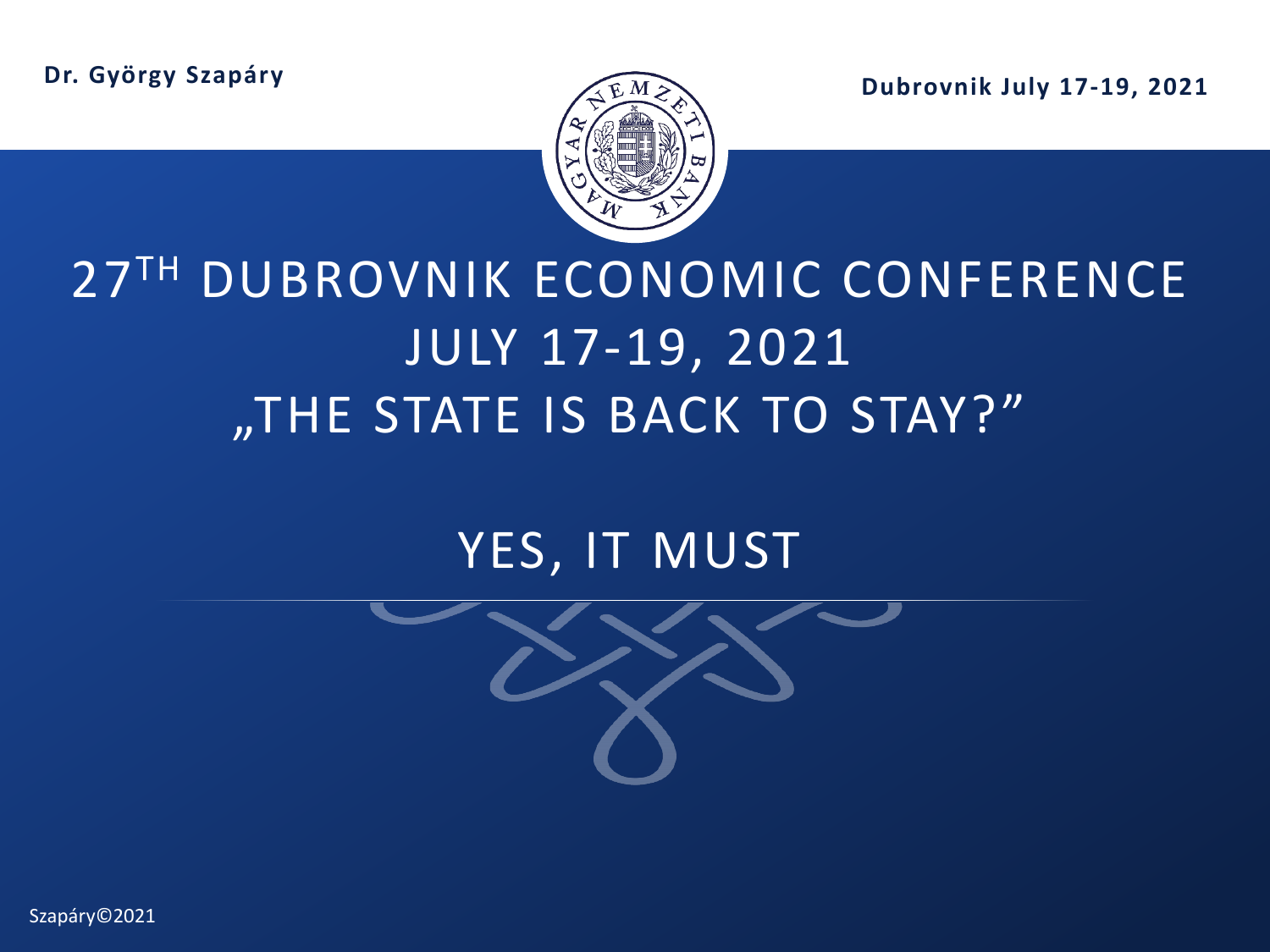## EUROPE'S OVERALL DIGITAL PERFORMANCE



- **Connectivity:** Fixed broadband take-up, fixed broadband coverage, mobile broadband and

- broadband prices
- **Human capital:** Internet user skills and advanced skills
- **Use of internet:** Citizens' use of internet services and online transactions
- **Integration of digital technology:** Business digitization and e-commerce
- **Digital public services:** e-Government
- 2 | Szapáry©2021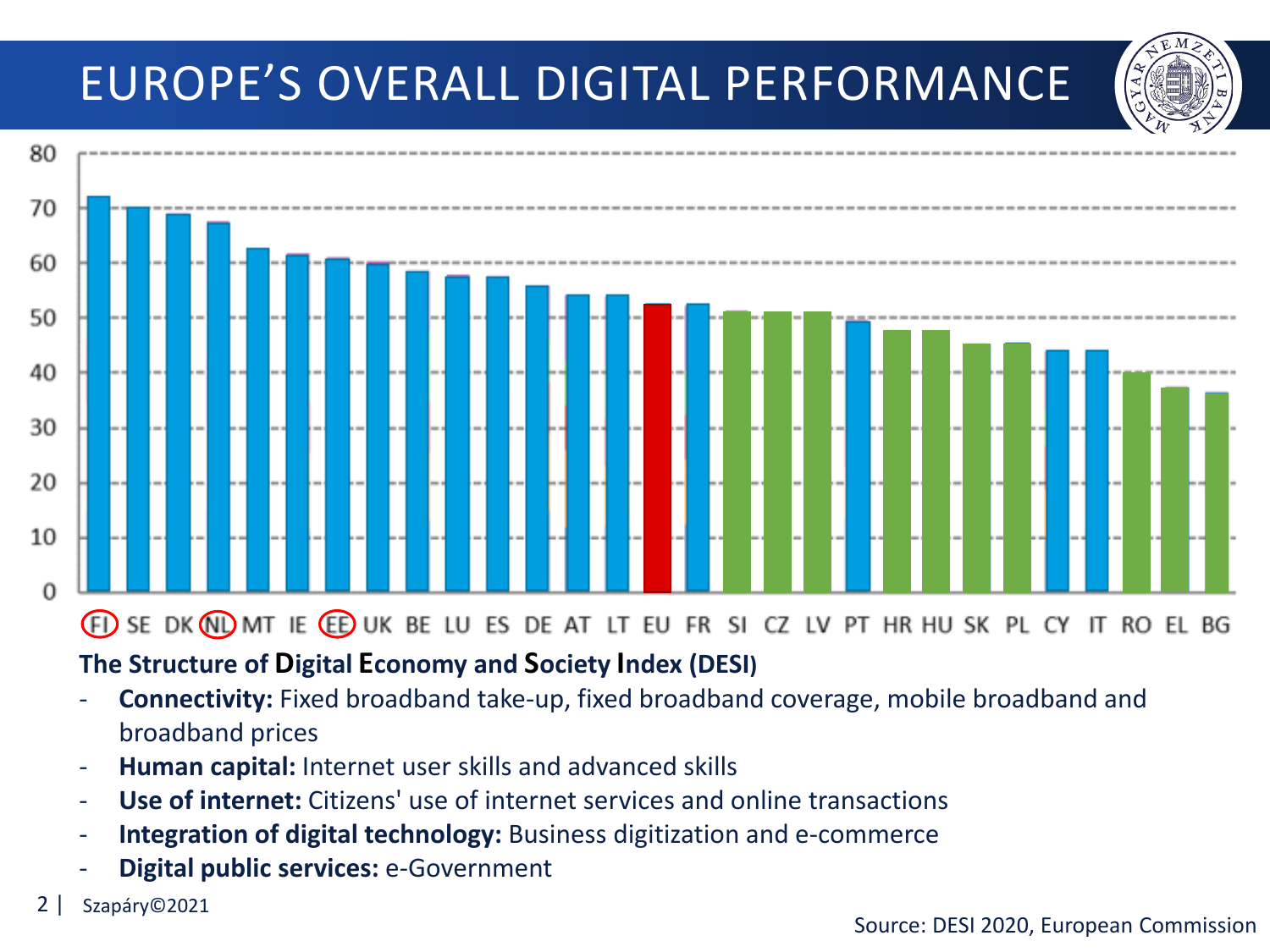# PISA 2018 MATHEMATICS RESULTS



| <b>RANK</b> | <b>COUNTRY</b>                               | <b>POINTS</b> | <b>RANK</b> | <b>COUNTRY</b>            | <b>POINTS</b> |
|-------------|----------------------------------------------|---------------|-------------|---------------------------|---------------|
| 1.          | China (Beijing, Shanghai, Jiangsu, Zhejiang) | 591           | 21.         | Ireland                   | 500           |
| 2.          | <b>Singapore</b>                             | 569           | 22.         | Austria                   | 499           |
| 3.          | <b>Macao</b>                                 | 558           | 23.         | Czechia                   | 499           |
| 4.          | Hong Kong, China                             | 551           | 24.         | Latvia                    | 496           |
| 5.          | <b>Taiwan</b>                                | 531           | 25.         | France                    | 495           |
| 6.          | Japan                                        | 527           |             | <b>OECD</b> average       | 489           |
| 7.          | <b>South Korea</b>                           | 526           | 31.         | Italy                     | 487           |
| 8.          | Estonia                                      | 523           | 32.         | Slovakia                  | 486           |
| 9.          | <b>Netherlands</b>                           | 519           | 33.         | Luxembourg                | 483           |
| 10.         | Poland                                       | 516           | 34.         | Hungary                   | 481           |
| 11.         | Switzerland                                  | 515           | 35.         | Lithuania                 | 481           |
| 12.         | Canada                                       | 512           | 36.         | Spain                     | 481           |
| 13.         | <b>Denmark</b>                               | 509           | 37.         | <b>United States</b>      | 478           |
| 14.         | Slovenia                                     | 509           | 40.         | Croatia                   | 464           |
| 15.         | Belgium                                      | 508           | 45.         | Greece                    | 451           |
| 16.         | Finland                                      | 507           | 46.         | Serbia                    | 448           |
| 17.         | Sweden                                       | 502           | 49.         | <b>Bulgaria</b>           | 436           |
| 18.         | United Kingdom                               | 502           | 70.         | <b>Brazil</b>             | 384           |
| 19.         | Norway                                       | 501           |             |                           |               |
| 20.         | Germany                                      | 500           |             | Source: PISA 2018 Results |               |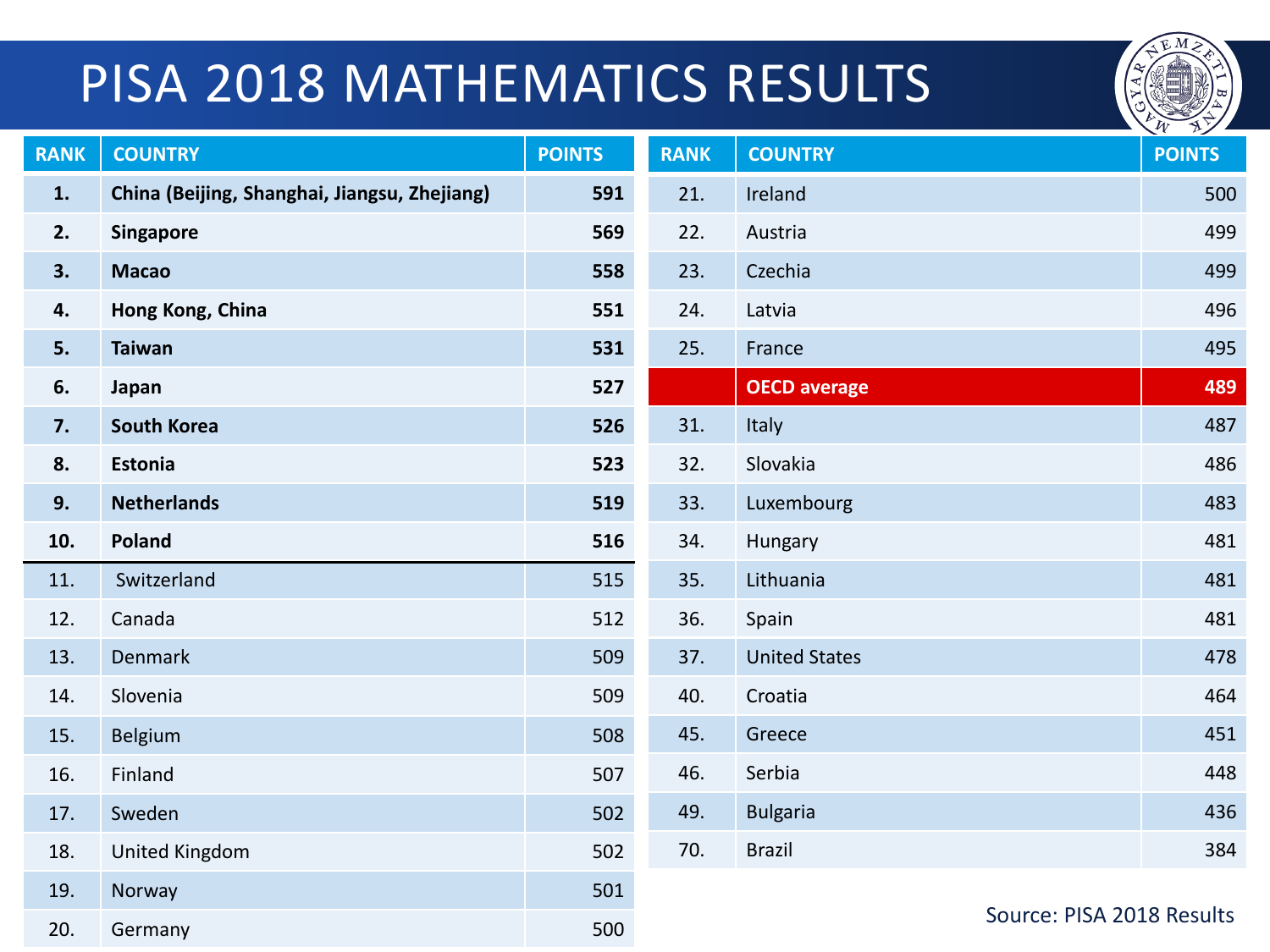# PISA 2018 SCIENCE RESULTS



| <b>RANK</b> | <b>COUNTRY</b>                               | <b>POINTS</b> | <b>RANK</b> | <b>COUNTRY</b>            | <b>POINTS</b> |
|-------------|----------------------------------------------|---------------|-------------|---------------------------|---------------|
| 1.          | China (Beijing, Shanghai, Jiangsu, Zhejiang) | 590           | 21.         | Czechia                   | 497           |
| 2.          | <b>Singapore</b>                             | 559           | 22.         | Ireland                   | 496           |
| 3.          | <b>Macao</b>                                 | 544           | 23.         | Switzerland               | 495           |
| 4.          | Estonia                                      | 530           | 24.         | Denmark                   | 493           |
| 5.          | Japan                                        | 529           | 25.         | France                    | 493           |
| 6.          | <b>Finland</b>                               | 522           | 26.         | Portugal                  | 492           |
| 7.          | <b>South Korea</b>                           | 519           | 27.         | Austria                   | 490           |
| 8.          | Canada                                       | 518           | 28.         | Norway                    | 490           |
| 9.          | Hong Kong, China                             | 517           |             | <b>OECD</b> average       | 489           |
| 10.         | Thaiwan                                      | 516           | 29.         | Latvia                    | 487           |
| 11.         | Poland                                       | 511           | 30          | Spain                     | 483           |
| 12.         | New Zealand                                  | 508           | 31.         | Lithuana                  | 482           |
| 13.         | Slovenia                                     | 507           | 32.         | Hungary                   | 481           |
| 14.         | <b>United Kingdom</b>                        | 505           | 36.         | Croatia                   | 472           |
| 15.         | Australia                                    | 503           | 41.         | Slovakia                  | 464           |
| 16.         | Germany                                      | 503           | 43.         | Malta                     | 457           |
| 17.         | Netherlands                                  | 503           | 44.         | Greece                    | 452           |
| 18.         | <b>United States</b>                         | 502           | 65          | <b>Brazil</b>             | 404           |
| 19.         | <b>Belgium</b>                               | 499           |             |                           |               |
| 20.         | Sweden                                       | 499           |             | Source: PISA 2018 Results |               |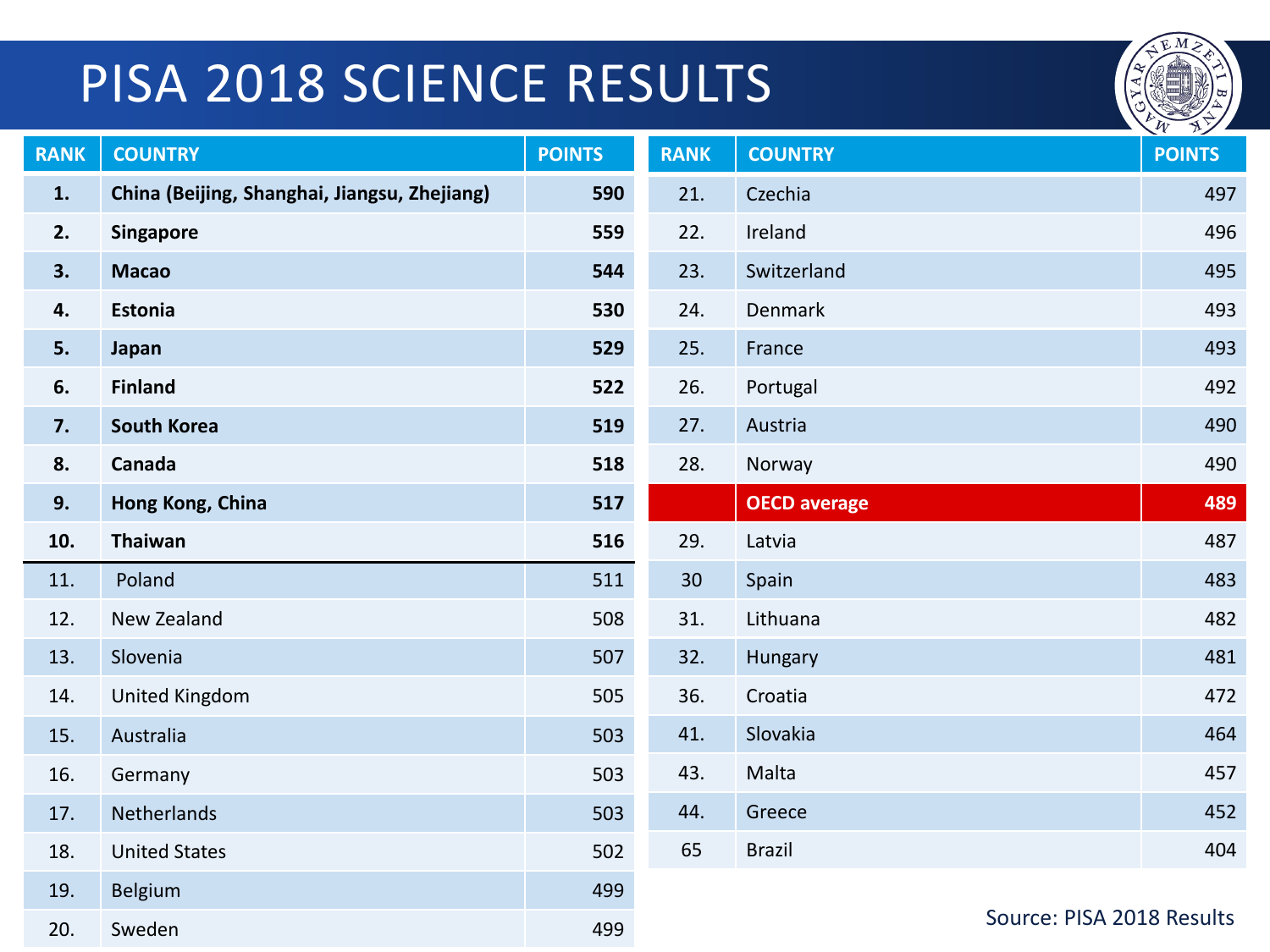## THE VIRUS CLAIMED MANY LIVES BUT THE LEVEL OF DEATH TOLL IS VERY DIFFERENT (AS OF JUNE 30, 2021)



|                       | <b>Excess Death (per cent)</b> | Covid Deaths per 100 thousand inhabitant |
|-----------------------|--------------------------------|------------------------------------------|
| <b>Denmark</b>        | 2,3                            | 43,4                                     |
| <b>Finland</b>        | 2,5                            | 17,4                                     |
| Latvia                | 6,6                            | 129,2                                    |
| Sweden                | 7,3                            | 141,1                                    |
| Germany               | 7,4                            | 108,3                                    |
| Canada                | 9,2                            | 65,9                                     |
| <b>Greece</b>         | 9,3                            | 116,3                                    |
| <b>Estonia</b>        | 9,9                            | 95,3                                     |
| <b>Cyprus</b>         | 11,6                           | 42,1                                     |
| Luxembourg            | 11,8                           | 130,6                                    |
| <b>United Kingdom</b> | 12,1                           | 189,5                                    |
| <b>Austria</b>        | 12,2                           | 119,9                                    |
| <b>Croatia</b>        | 13,0                           | 201,1                                    |
| <b>Netherlands</b>    | 13,3                           | 103,4                                    |
| <b>France</b>         | 13,3                           | 165,0                                    |
| Lithuania             | 14,0                           | 155,8                                    |
| <b>Belgium</b>        | 14,1                           | 217,3                                    |
| <b>Malta</b>          | 15,8                           | 81,4                                     |
| <b>Hungary</b>        | 16,1                           | 306,4                                    |
| Portugal              | 16,3                           | 165,6                                    |
| <b>Slovenia</b>       | 18,7                           | 210,3                                    |
| <b>Italy</b>          | 18,9                           | 211,0                                    |
| <b>United States</b>  | 19,0                           | 184,5                                    |
| Romania               | 19,1                           | 165,4                                    |
| <b>Spain</b>          | 19,2                           | 170,2                                    |
| <b>Bulgaria</b>       | 23,6                           | 258,0                                    |
| <b>Slovakia</b>       | 26,5                           | 228,0                                    |
| <b>Poland</b>         | 27,4                           | 196,6                                    |
| <b>Czechia</b>        | 28,5                           | 282,9                                    |
| <b>Brazil</b>         | 31,53                          | 248,5                                    |

 $5$  | Szapáry©2021

Excess Death: Number of deaths observed since February 2020 minus the average deaths over the previous five years.

Source: MNB calculations on the basis of Our World in Data Szapáry©2021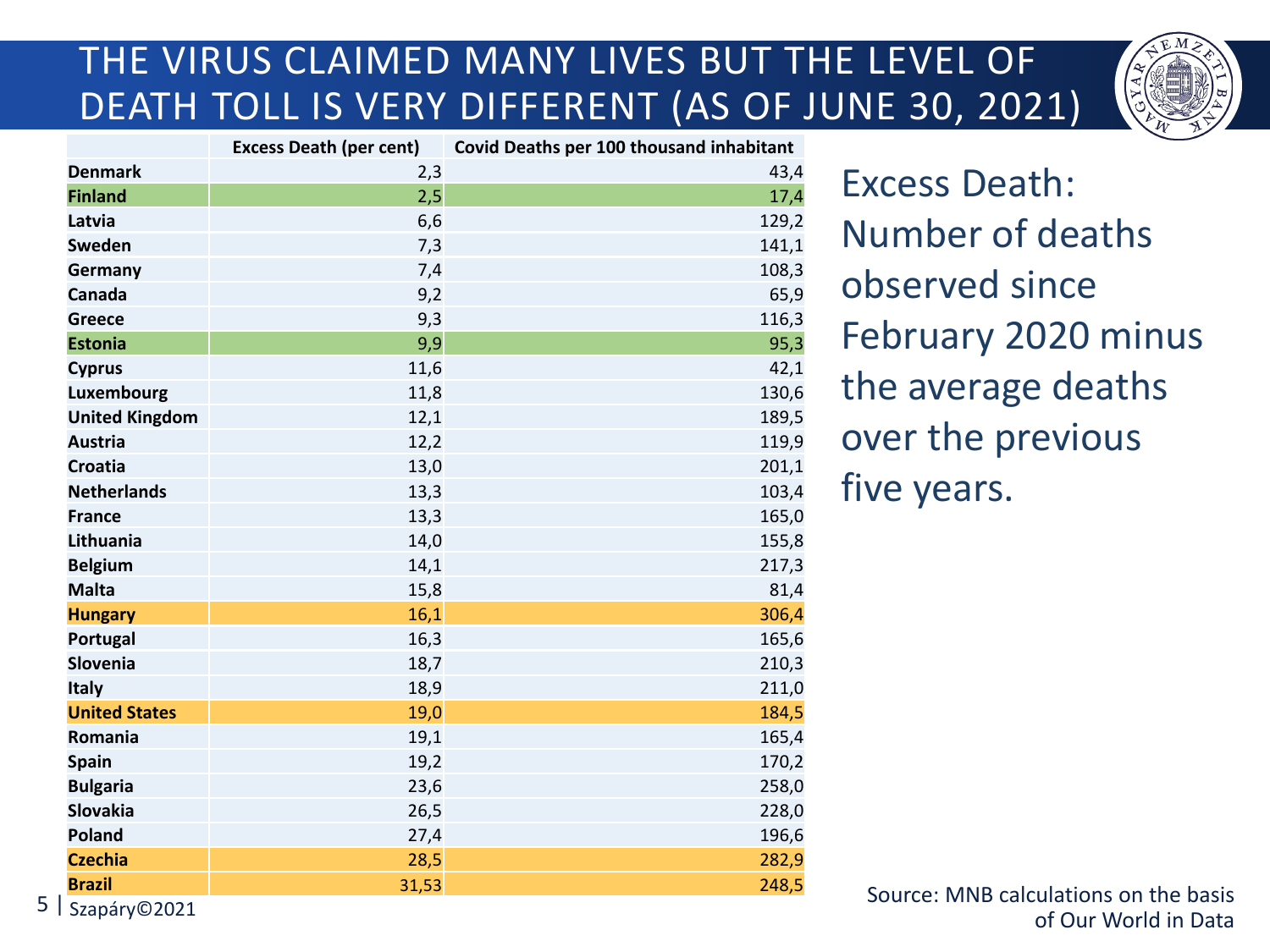## **Life expectancy (years)**



ΈM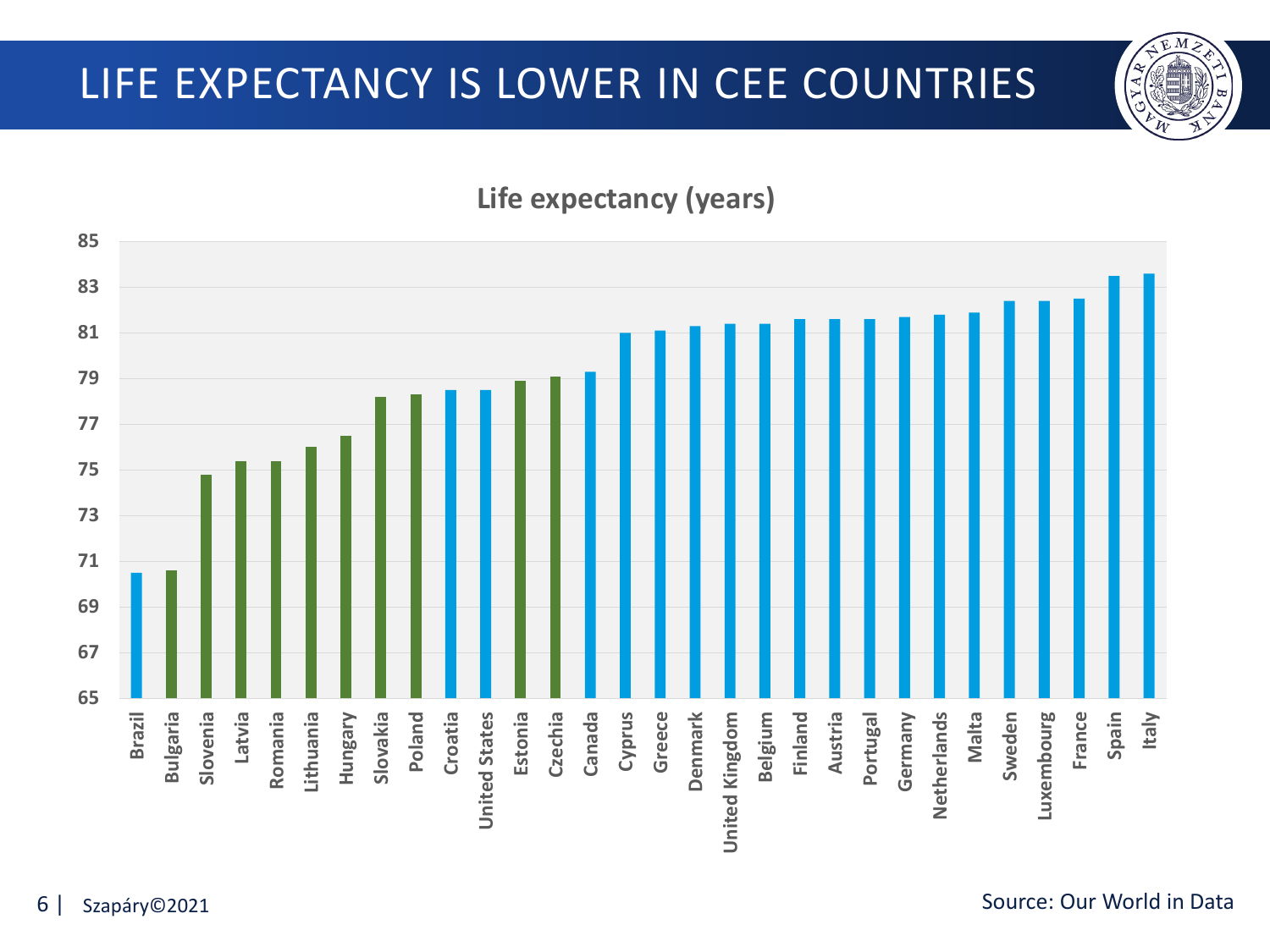## WHERE LIFE EXPECTANCY IS HIGH EXCESS DEATH IS LOW BECAUSE LIFESTYLE, PREVENTION AND TIMELY ACCESS TO HEALTH CARE IS BETTER





7 | Szapáry©2021 Source: Our World in Data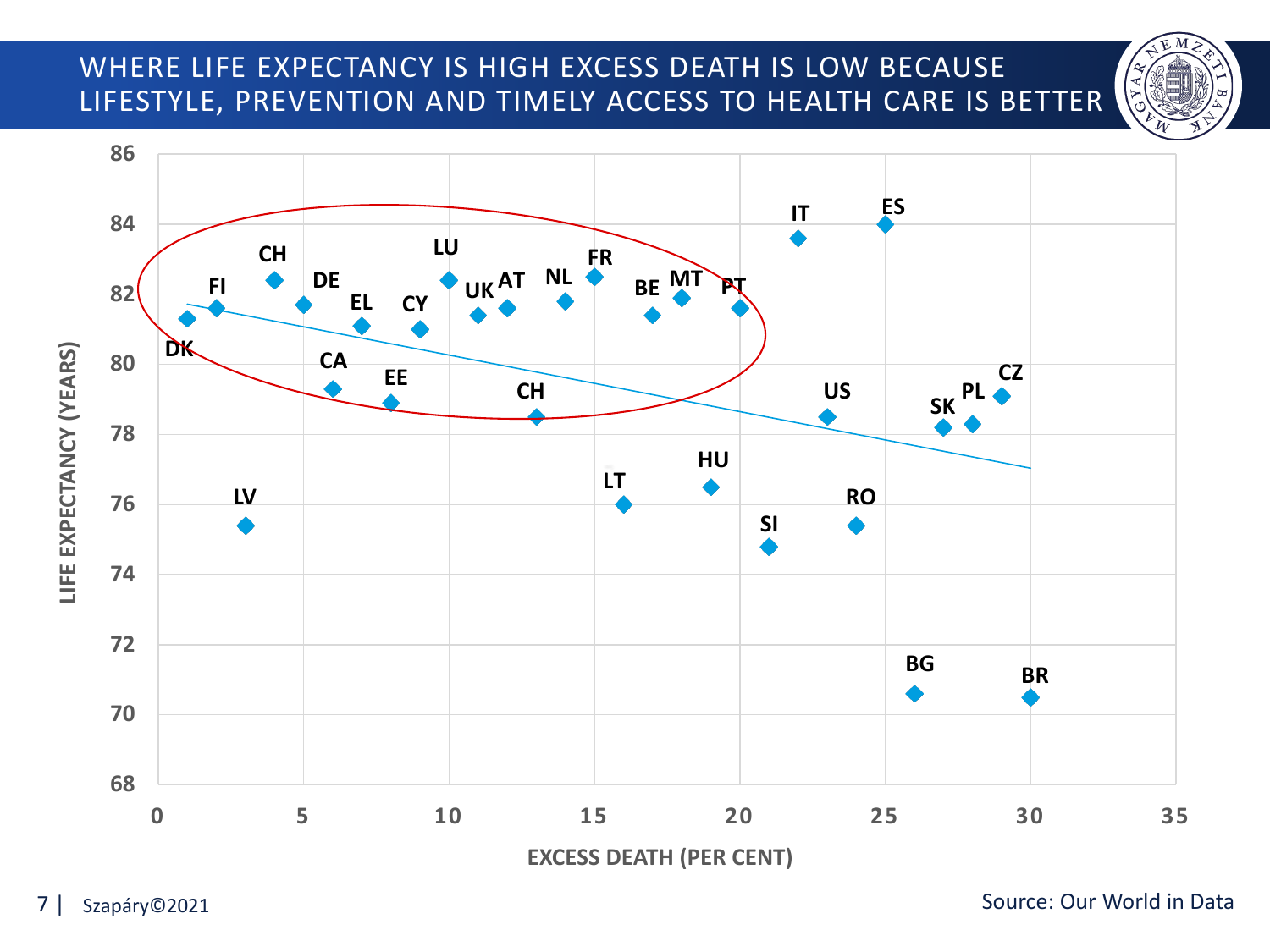## DEGREE OF VACCINATION VARIES GREATLY

### **Fully vaccinated (per cent)**

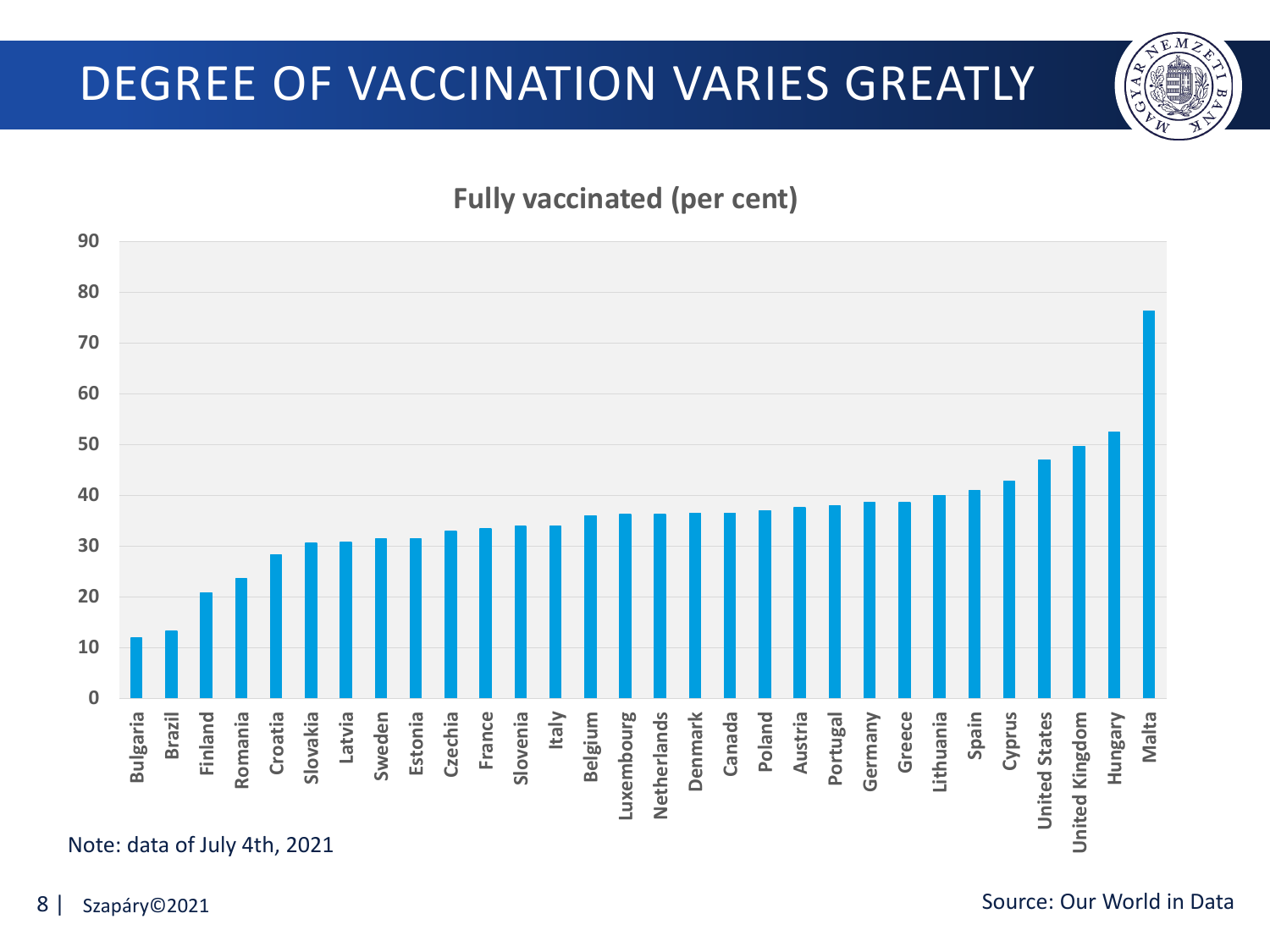



Note: Ratio of dependents (over 65) and the working age population (15–65-year-olds)

Source: FRED (Federal Reserve Economic Data)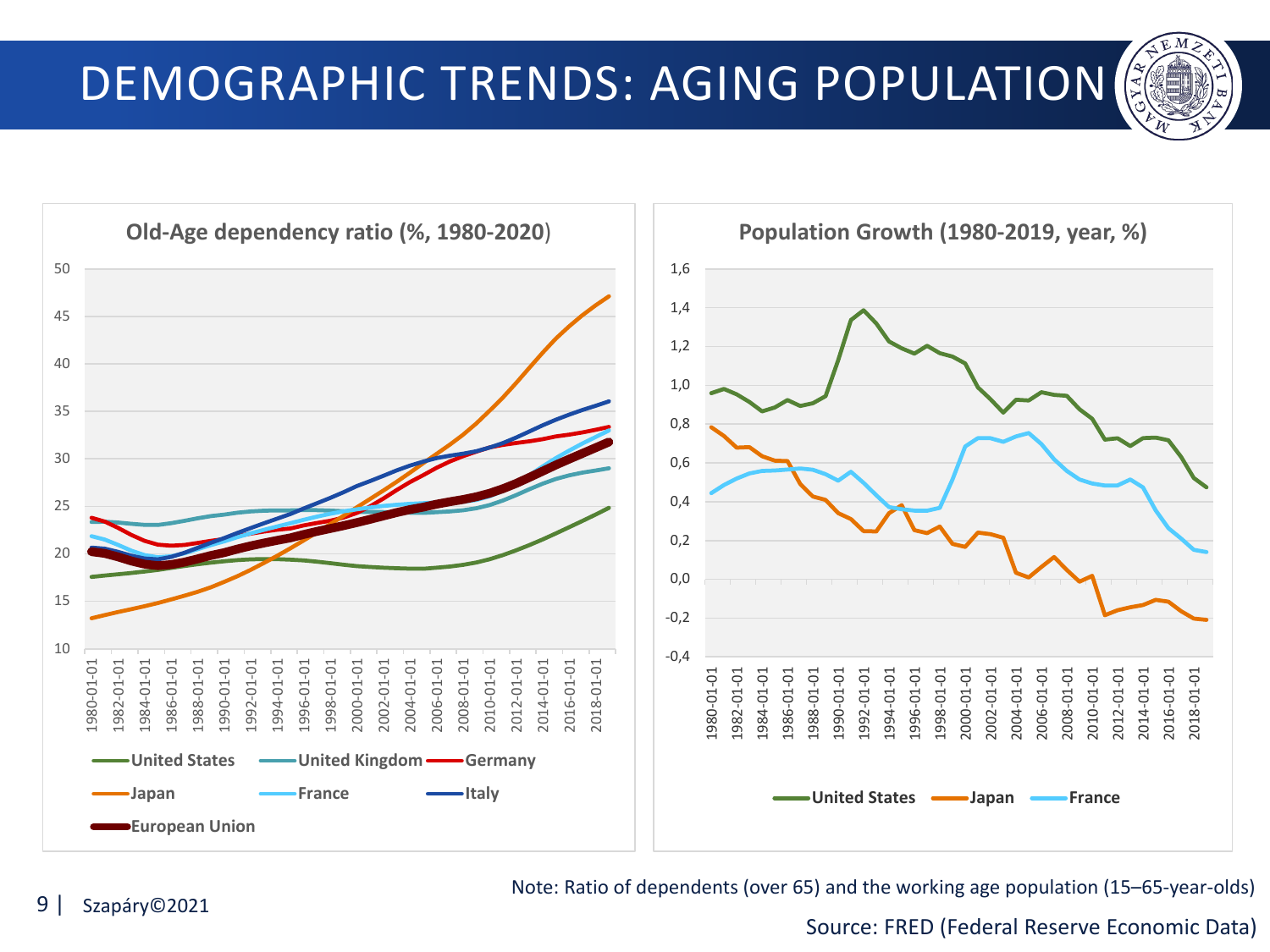#### **IS THE STATE BACK TO STAY? – YES, IT MUST**

The pandemic has brought to the fore that governments have to play a greater role in areas that are important for facing post‐Covid challenges. I would like to high‐ light two areas.

**I. Digitalization:** The digital economy is one of the foundations of future develop‐ ment, for which innovation is essential. In countries where the education system is better, the capacity to innovate and rely on digitalization is higher.

**Chart 1.** total digital performance varies greatly within the EU. Striking that the de‐ gree of digitalization is low in the New Member States of East‐Central Europe.

**Charts 2‐3.** Digitalization is linked to education. PISA 2018 tests: in the first ten countries only Estonia, Finland, NL, Poland. Mostly Chinese +South Korea. Estonia, Finland, and the NL also high on the list of digital performance.

#### **Conclusion:**

- a) Governments must improve education. Needed reforms vary according to countries, but spending more on educational infrastructure, research and salaries of teachers seems indispensable.
- b) Governments must spend more to digitalize government services and pro‐ mote the use of digitalized services by the population in new areas, such as for example telemedicine, and e-prescriptions, the need for which was highlighted by Covid.
- c) With a few exceptions, CEE countries must especially focus on digitalization and the attended role of education.

#### **II. Healthcare.**

**Chart 4.** A comparison of total Covid death per 100 thousand inhabitants and ex‐ cess death, defined as death in excess of normal conditions, reveal the strength and weaknesses of the health system to deal with the pandemic. Countries use dif‐ ferent methodologies to count Covid death, but considering the law of large num‐ bers, the Chart allows to make some useful observations. Low excess death points to greater success in handling the pandemic. High total Covid death points to health problems such as unhealthy lifestyle, lack of prevention, difficulties in timely access to health services.